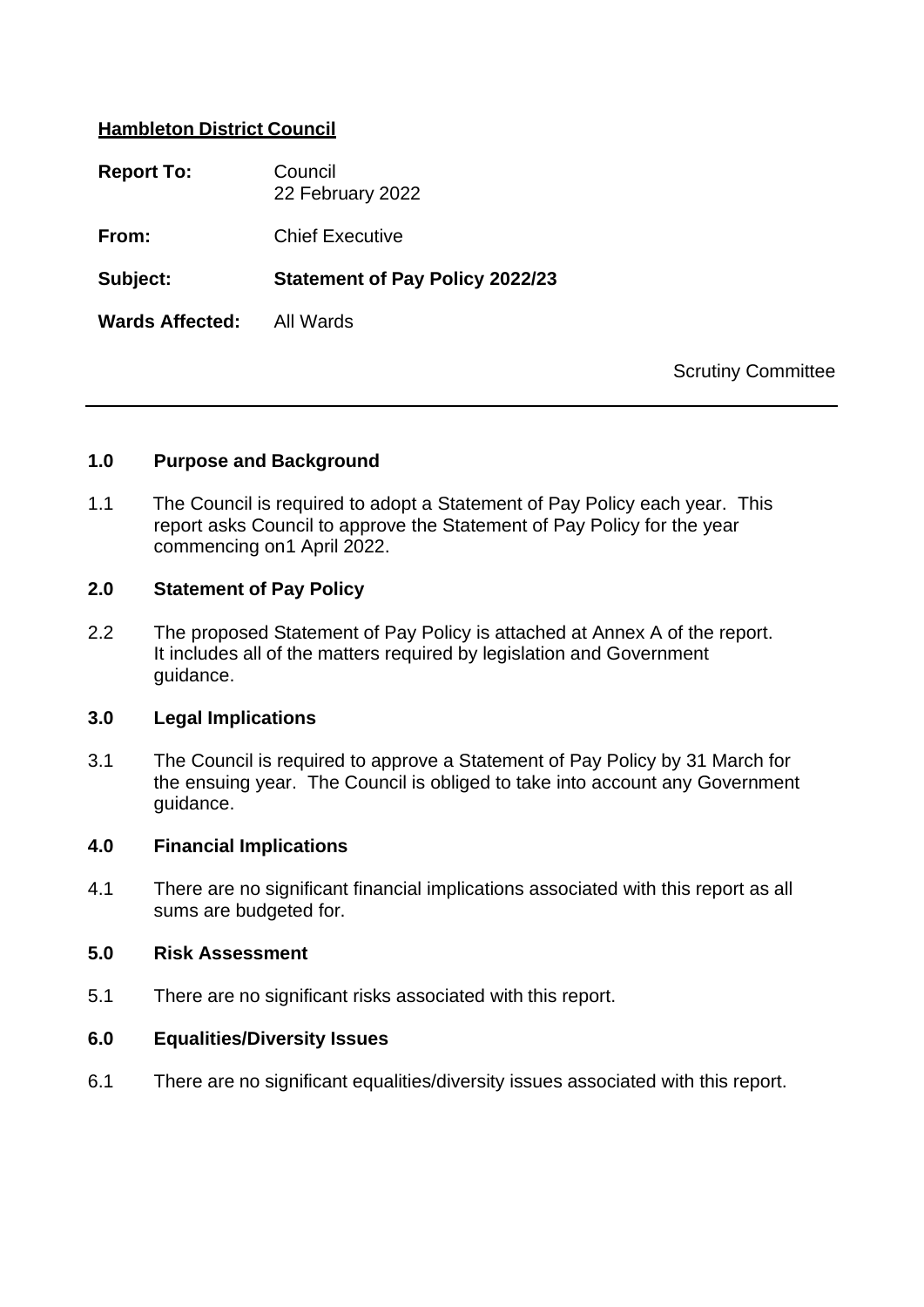# **7.0 Recommendation**

7.1 It is recommended that the Statement of Pay Policy attached at Annex A of the report be adopted with effect from 1 April 2022.

Dr Justin Ives Chief Executive

| <b>Background papers:</b> | <b>None</b>                     |
|---------------------------|---------------------------------|
| <b>Author ref:</b>        | JI.                             |
| <b>Contact:</b>           | Dr Justin Ives, Chief Executive |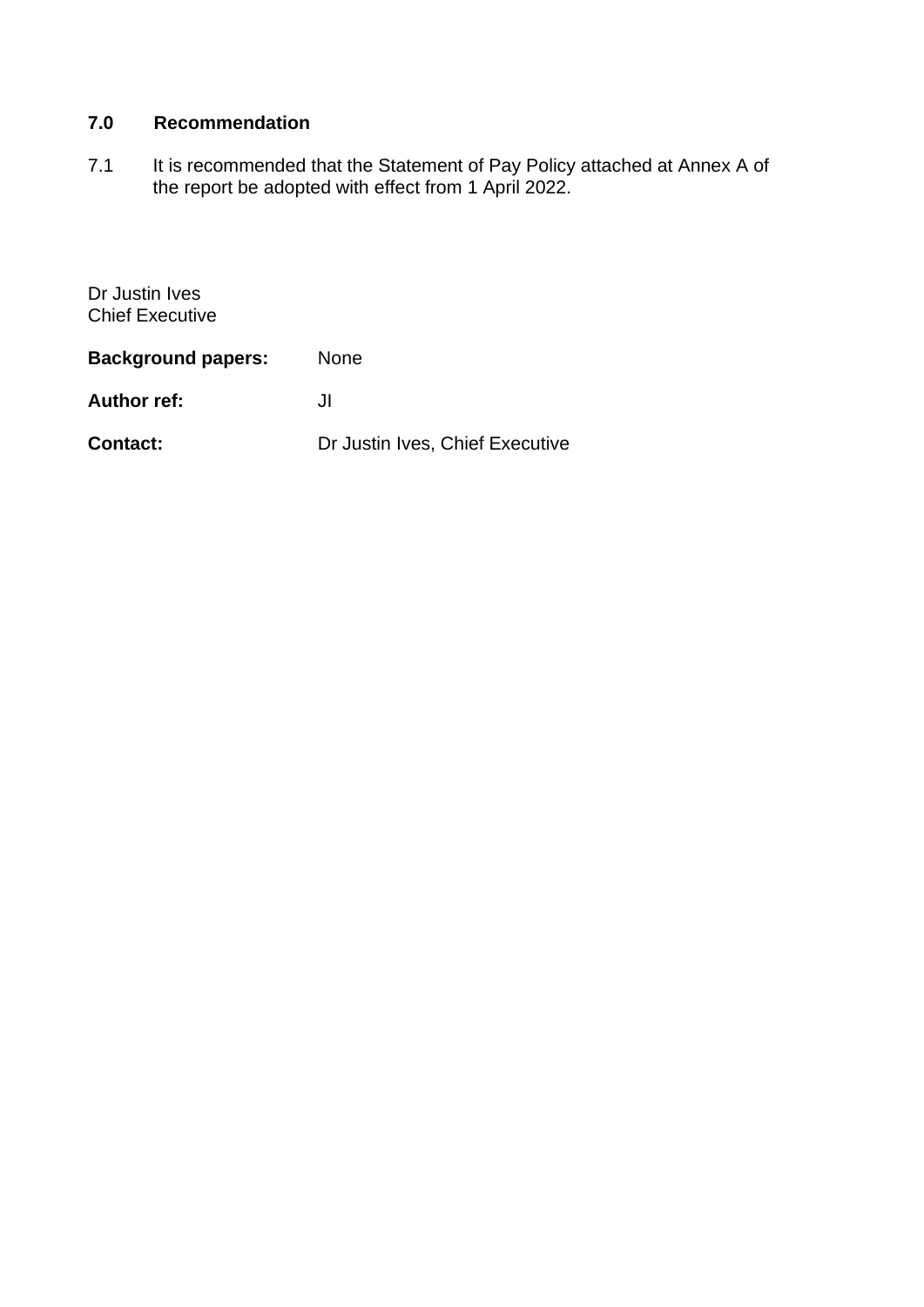**HAMBLETON** DISTRICT COUNCIL

### **Statement of Pay Policy 2022/23**

### **Introduction**

Sections 38 – 43 of the Localism Act 2011 ("the Act") require that the authority produce a Policy Statement that covers a number of matters concerning the pay of the authority's staff, principally Chief Officers. This Policy Statement meets the requirements of the Act in this regard and also meets the requirements of guidance issued by the Secretary of State for Housing, Communities and Local Government (as he was then known) to which the authority is required to have regard under Section 40 of the Act. This Policy was considered and approved by the full Council at the Council meeting which took place in February 2022. This Policy is published on the Council's website. This Policy also has some connection with the data on pay and rewards for staff which the authority publishes under The Accounts and Audit (England) Regulations (2015). It should be noted that the requirements to publish data under the Secretary of State's guidance and the 2015 Regulations do differ. The data requirements of the Accounts and Audit Regulations are summarised at Annex 1 to this Policy Statement.

### **Definition of officers covered by the Policy Statement**

This Policy Statement covers the following posts:

- 1. Head of the Paid Service, which in this authority is the post of Chief Executive.
- 2. Statutory Chief Officers, which in this authority are the posts of Monitoring Officer and S151 Officer.
- 3. Non-statutory Chief Officers, (those who report directly to the Head of the Paid Service) which in this authority are the Deputy Chief Executive and the Director posts.
- 4. Any Officer appointed to an Acting or Interim role in respect of the posts identified in paragraphs 1 to 3 above.
- 5. Chief Planning Officer/Head of Service Posts.

### **Policy on remunerating the Chief Executive, Chief Officers and Heads of Service**

The authority's basic approach to remunerating these posts is set out in the schedule that is attached to this Policy Statement at Annex 2. It is the policy of this authority to establish a remuneration package for each post that is sufficient to attract and retain staff of the appropriate skills, knowledge, experience, abilities and qualities that is consistent with the authority's requirements of the post in question at the relevant time.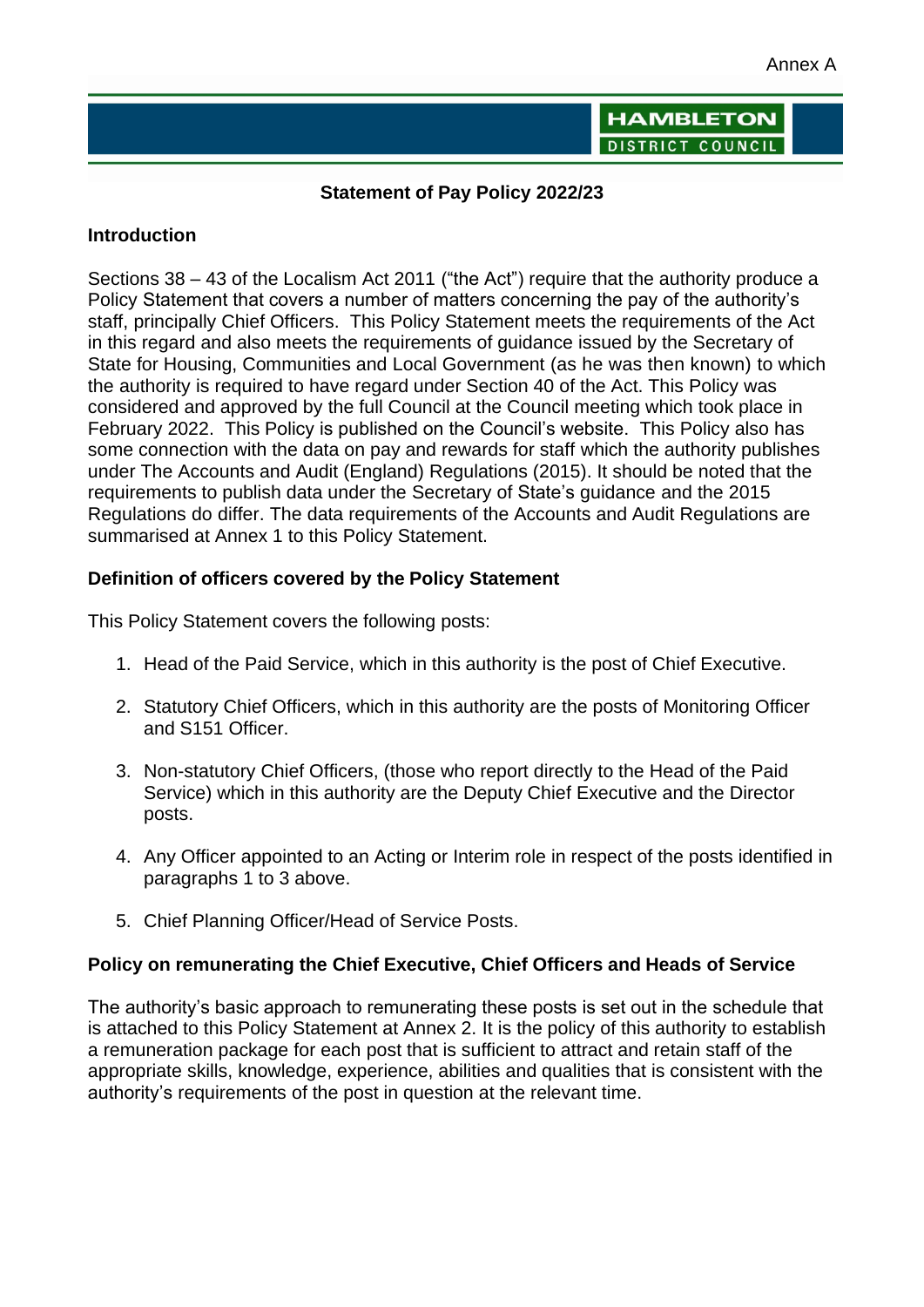# **Policy on remunerating the lowest paid in the workforce**

The authority applies terms and conditions of employment that have been negotiated and agreed through appropriate local collective bargaining mechanisms or as a consequence of authority decisions. These are then incorporated into contracts of employment. The lowest pay in this authority is equal to an annual salary of £18,020.00 and can be expressed as an hourly rate of pay of £9.34 per hour. This pay point and salary was determined by the authority as part of a pay scale for employees employed on Employment Terms and Conditions negotiated nationally with the recognised trade union, UNISON. The pay rate is increased in accordance with any pay settlements which are agreed with the union.

### **Policy on the relationship between Chief Executive, Chief Officers and Heads of Service remuneration and that of other staff**

The highest paid salary in this authority is £132,676.00 which is paid to the Chief Executive. The median salary in this authority is £22,405.00. The ratio between the two salaries, the 'pay multiple' is 5.92:1. This authority does not have a policy on maintaining or reaching a specific 'pay multiple'. The Chief Executive's salary is negotiated with the Leader of the Council and the other Chief Officers' salaries are negotiated with the Chief Executive. All other employees (save and except Heads of Service whose pay is negotiated by the Chief Executive in accordance with local arrangements) are subject to pay rates determined in accordance with national agreement and the Employment Terms and Conditions. The authority's approach to the payment of all staff is to pay that which the authority needs to pay to recruit and retain staff with the skills, knowledge, experience, abilities and qualities needed for the post in question at the relevant time, and to ensure that the authority meets any contractual requirements for staff including the application of any local collective agreements, or authority decisions regarding pay.

### **Policy on other aspects of Chief Executive, Chief Officers and Heads of Service remuneration**

Other aspects of remuneration are appropriate to be covered by this Policy Statement. These other aspects are defined as recruitment, pay increases, additions to pay (officers subject to this policy receive a car allowance equating to seven per cent of their respective gross salary), performance related pay, earn back, bonuses, termination payments, transparency and re-employment when in receipt of a Local Government Pension Scheme pension or a redundancy/severance payment. These matters are addressed in the schedule that is attached to this Policy Statement at Annex 3. Information on remuneration of these posts as set out in this Policy is published on the Council's website.

### **Approval of Salary Packages in excess of £100,000**

The authority will ensure that, at the latest before an offer of appointment is made, any salary package for any post that is in excess of £100,000 will be considered by Full Council. The salary package will be defined as base salary, any bonuses, fees, routinely payable allowances and benefits in kind that are due under the contract.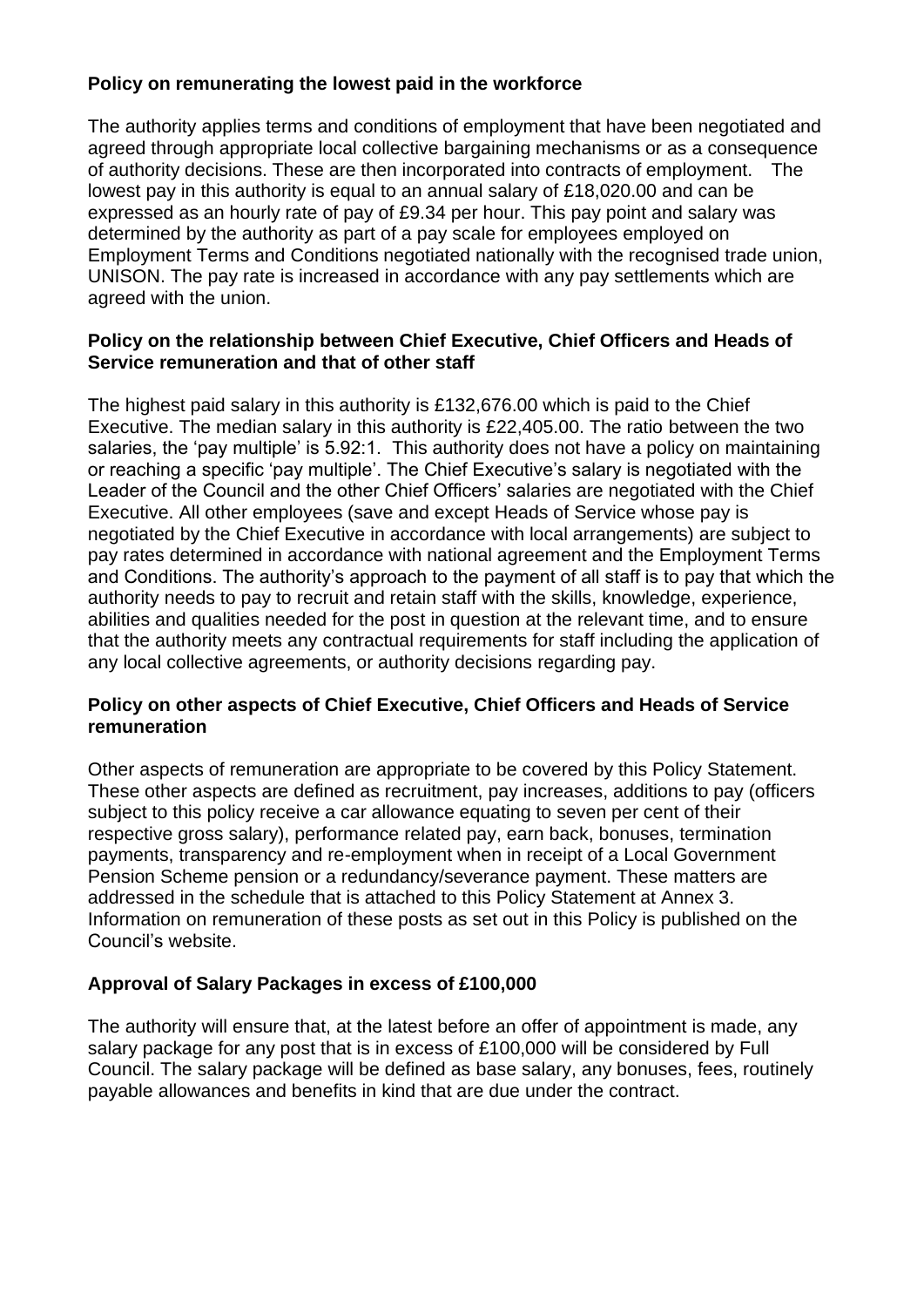# **Approval of Severance Payments in excess of £100,000**

The authority will ensure that any severance payment for any post that is in excess of £100,000 will be considered by Cabinet and the resolution approved by full Council. The components of the relevant package, including salary paid in lieu of notice, redundancy compensation, pension entitlements, holiday pay and any bonuses, fees or allowances to be paid will be set out clearly.

## **Flexibility to address recruitment issues for vacant posts**

In the vast majority of circumstances the provisions of Annex 2 will enable the authority to ensure that it can recruit effectively to any vacant post. There may be exceptional circumstances when there are recruitment difficulties for a particular post and where there is evidence that an element or elements of the remuneration package are not sufficient to secure an effective appointment. This Policy Statement recognises that this situation may arise in exceptional circumstances and therefore a departure from Annex 2 can be implemented without having to seek full Council approval for a change of the Policy Statement. Such a departure will be expressly justified in each case and will be approved by the Leader and Chief Executive or in the case of the Chief Executive a special meeting of Cabinet.

### **Policy on Performance Increases for Chief Executive, Chief Officers and Heads of Service**

Performance related pay may be awarded following assessment against individual and team performance targets. These matters are addressed in the schedule that is attached to this Policy Statement at Annex 4.

# **Amendments to the Policy**

It is anticipated that this Policy will not need to be amended during the period it covers (until the end of March in the current financial year). However, if circumstances dictate that a change of policy is considered to be appropriate during the year then a revised draft Policy will be presented to Cabinet with the resolution sent to full Council for approval.

# **Policy for future years**

This Policy Statement will be reviewed each year and will be presented to full Council each year for consideration in order to ensure that a Policy is in place for the authority prior to the start of each financial year.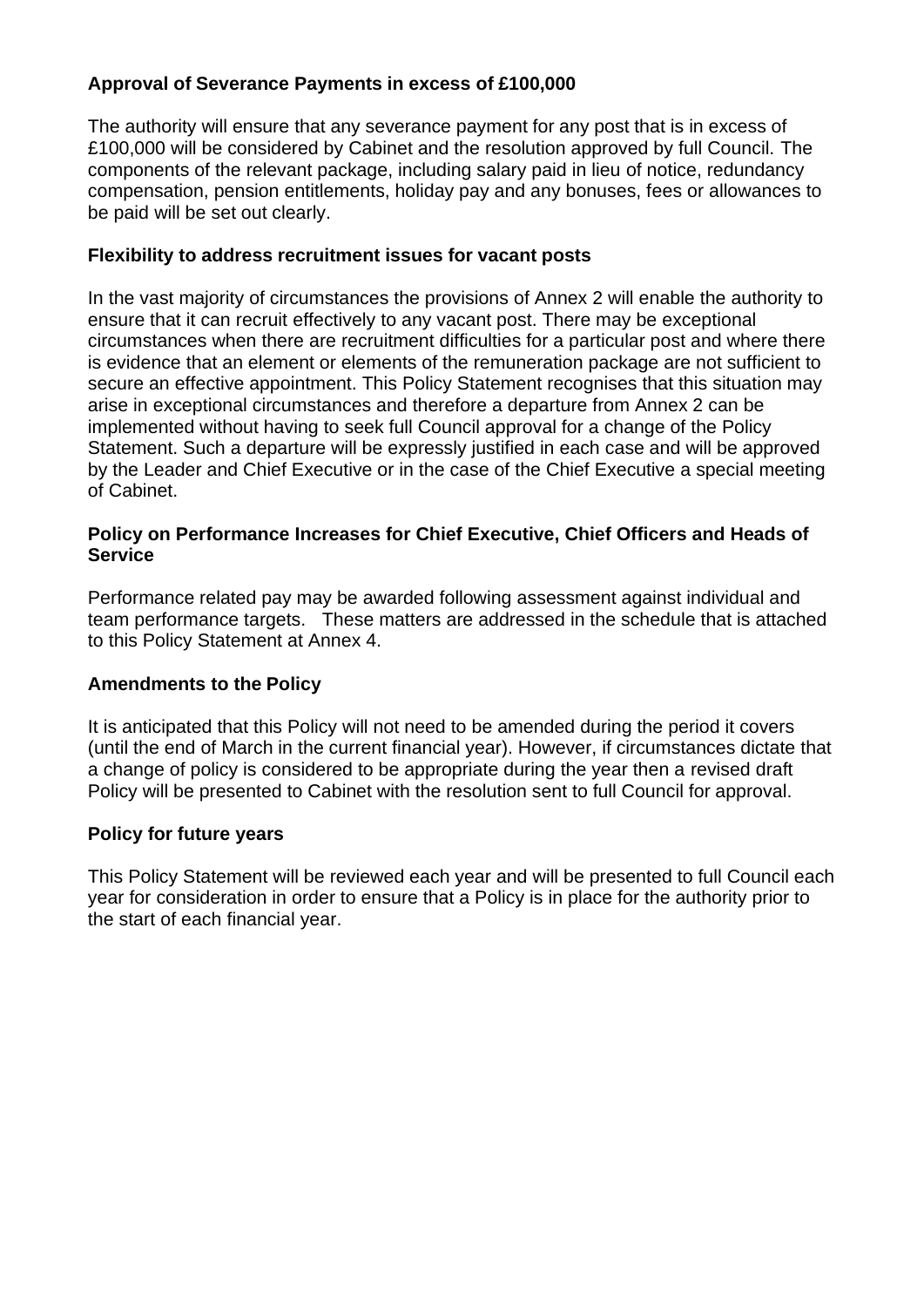The Accounts and Audit (England) Regulations 2015 require that the following data is included in the authority's accounts:

- Numbers of employees with a salary above £50,000 per annum (pro-rata for parttime staff) in multiples of £5,000.
- Job title, remuneration and employer pension contributions for senior officers. Senior officers are defined as Head of Paid Service, Statutory Chief Officers and Non-Statutory Chief Officers by reference to Section 2 of the 1989 Local Government & Housing Act.
- Names of employees paid over £150,000 per annum

For the above remuneration is to include:

- Salary, fees or allowances for the current and previous year
- Bonuses paid or receivable for the current and previous year
- Expenses paid in the previous year
- Compensation for loss of employment paid to or receivable, or payments made in connection with loss of employment
- Total estimated value of non-cash benefits that are emoluments of the person

For the above pension contributions to include:

- The amount driven by the authority's set employer contribution rate
- Employer costs incurred relating to any increased membership or award of additional pension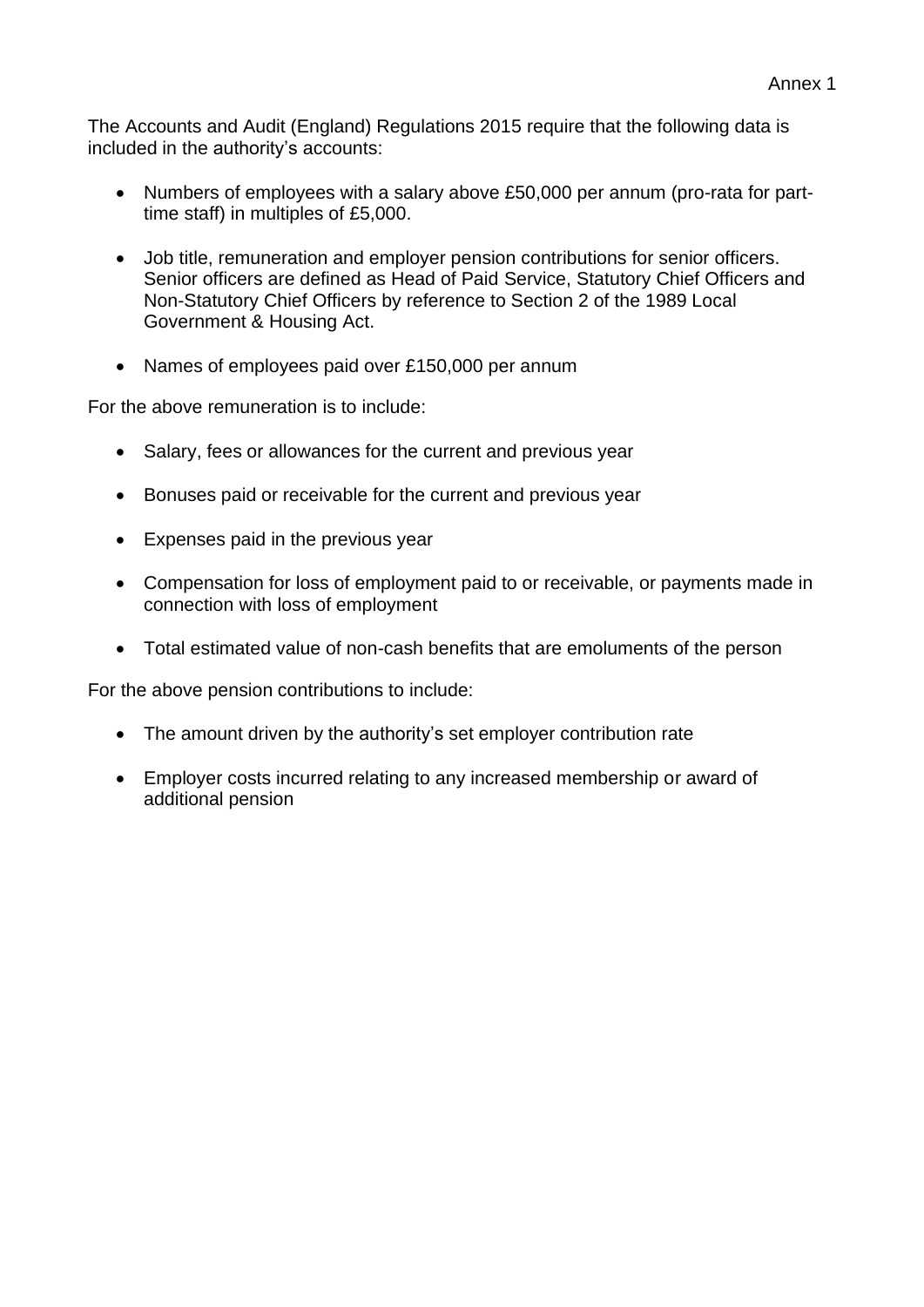### Annex 2

| Post                      | <b>Base</b><br>Salary | Expenses                                                                                                    | <b>Bonuses</b>                                                                                                 | <b>PRP</b>                                                                                          | Earn-Back                                                                                                                                           | Honoraria                                                                                    | Ex-Gratia<br>Payments                                                                  | Election<br>Fees                                                                                                                                                                      | Joint<br>Authority<br><b>Duties</b>                                 | Severance<br>Arrangements                                                                                                                                                                                              |
|---------------------------|-----------------------|-------------------------------------------------------------------------------------------------------------|----------------------------------------------------------------------------------------------------------------|-----------------------------------------------------------------------------------------------------|-----------------------------------------------------------------------------------------------------------------------------------------------------|----------------------------------------------------------------------------------------------|----------------------------------------------------------------------------------------|---------------------------------------------------------------------------------------------------------------------------------------------------------------------------------------|---------------------------------------------------------------------|------------------------------------------------------------------------------------------------------------------------------------------------------------------------------------------------------------------------|
| Chief<br>Executive        | £132,676              | Travel and<br>other<br>expenses<br>are<br>reimbursed<br>through<br>normal<br>authority<br>procedures        | The terms of<br>the contract<br>$\sigma$ f<br>employment<br>do not<br>provide for<br>the payment<br>of bonuses | The terms of<br>the contract<br>of<br>employment<br>do provide<br>for<br>performance<br>related pay | The terms of<br>the contract of<br>employment<br>do not provide<br>for an element<br>of base salary<br>to be held<br>back related to<br>performance | Honoraria<br>payments for<br>any increased<br>duties and<br>responsibilities<br>do not apply | There are no<br>plans for the<br>postholder to<br>receive any<br>ex-gratia<br>payments | The<br>postholder<br>is the<br>Council's<br>Returning<br>Officer and<br>receives<br>payment for<br>this role<br>Election<br>duty fees<br>are paid to<br>the<br>postholder<br>when due | There are no<br>payments<br>related to<br>joint authority<br>duties | The authority's<br>normal policies<br>regarding<br>redundancy<br>and early<br>retirement<br>apply to the<br>postholder. No<br>payments<br>were made in<br>the last year<br>and none are<br>anticipated for<br>2022/23. |
| Deputy Chief<br>Executive | £109,676              | <b>Travel and</b><br>other<br>expenses<br>are<br>reimbursed<br>through<br>normal<br>authority<br>procedures | The terms of<br>the contract<br>of<br>employment<br>do not<br>provide for<br>the payment<br>of bonuses         | The terms of<br>the contract<br>of<br>employment<br>do provide<br>for<br>performance<br>related pay | The terms of<br>the contract of<br>employment<br>do not provide<br>for an element<br>of base salary<br>to be held<br>back related to<br>performance | Honoraria<br>payments for<br>any increased<br>duties and<br>responsibilities<br>do not apply | There are no<br>plans for the<br>postholder to<br>receive any<br>ex-gratia<br>payments | Election<br>duty fees<br>are paid to<br>the<br>postholder<br>when due                                                                                                                 | There are no<br>payments<br>related to<br>joint authority<br>duties | The authority's<br>normal policies<br>regarding<br>redundancy<br>and early<br>retirement<br>apply to the<br>postholder. No<br>payments<br>were made in<br>the last year<br>and none are<br>anticipated for<br>2022/23. |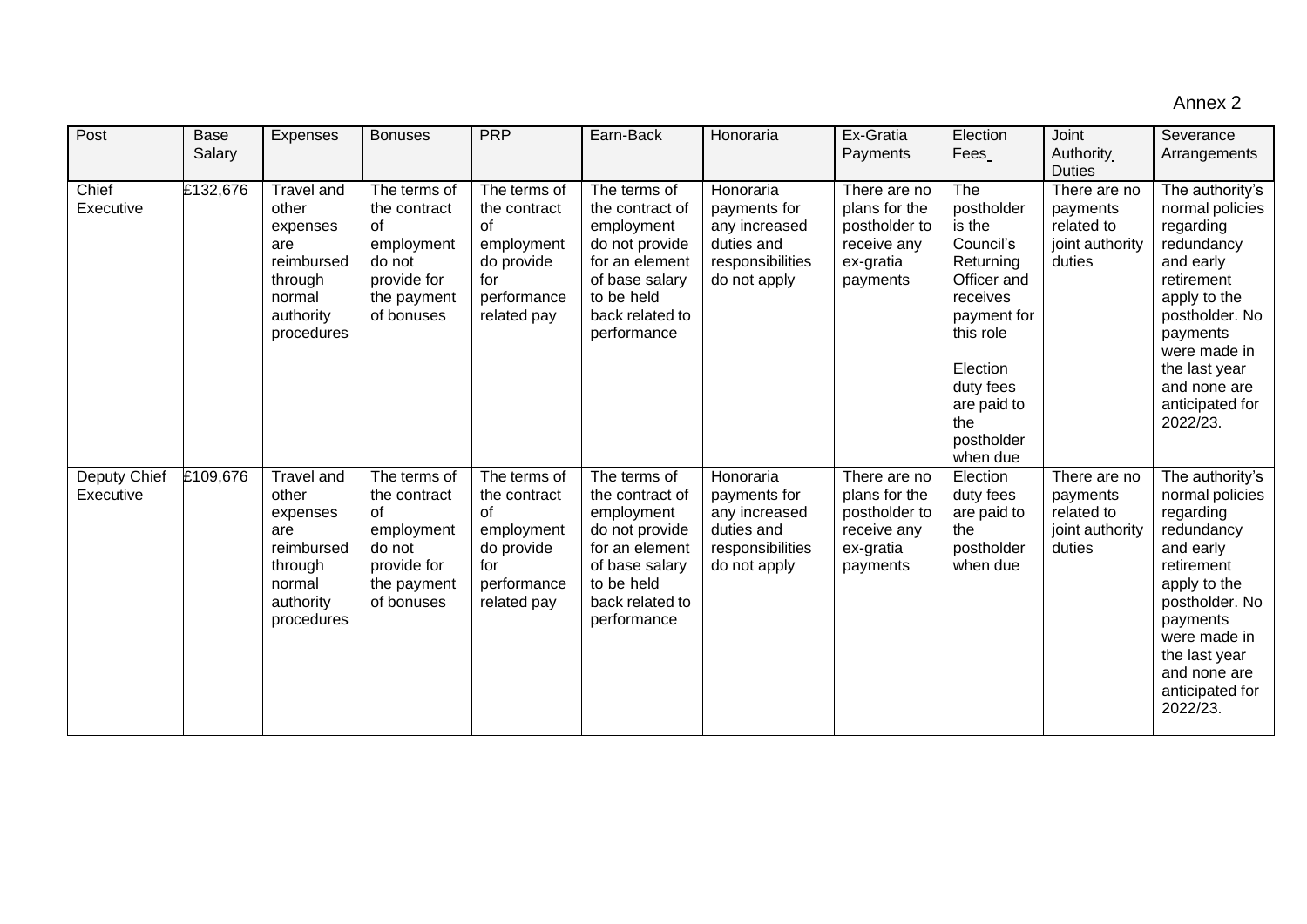| Post                                                                                                       | <b>Base</b><br>Salary | Expenses                                                                                                    | <b>Bonuses</b>                                                                                     | <b>PRP</b>                                                                                    | Earn-Back                                                                                                                                         | Honoraria                                                                                   | Ex-Gratia<br>Payments                                                                  | Election<br>Fees                                                         | Joint<br>Authority<br><b>Duties</b>                                 | Severance<br>Arrangements                                                                                                                                                                                              |
|------------------------------------------------------------------------------------------------------------|-----------------------|-------------------------------------------------------------------------------------------------------------|----------------------------------------------------------------------------------------------------|-----------------------------------------------------------------------------------------------|---------------------------------------------------------------------------------------------------------------------------------------------------|---------------------------------------------------------------------------------------------|----------------------------------------------------------------------------------------|--------------------------------------------------------------------------|---------------------------------------------------------------------|------------------------------------------------------------------------------------------------------------------------------------------------------------------------------------------------------------------------|
| Directors x 5                                                                                              | £75,900               | <b>Travel and</b><br>other<br>expenses<br>are<br>reimbursed<br>through<br>normal<br>authority<br>procedures | The terms of<br>the contract of<br>employment<br>do not provide<br>for the<br>paymentof<br>bonuses | The terms of<br>the contract of<br>employment<br>do provide for<br>performance<br>related pay | The terms of<br>the contract of<br>employment do<br>not providefor<br>an elementof<br>base salary to<br>be held back<br>related to<br>performance | Honoraria<br>payments for any<br>increased duties<br>and<br>responsibilitiesdo<br>not apply | There are no<br>plans for the<br>postholder to<br>receive any<br>ex-gratia<br>payments | Election duty<br>fees are paid<br>tothe<br>postholder<br>when due        | There are no<br>payments<br>related to joint<br>authority<br>duties | The authority's<br>normal policies<br>regarding<br>redundancy and<br>early retirement<br>apply to the<br>postholder. No<br>payments were<br>made in the last<br>year and none<br>are anticipated<br>for2022/23.        |
| Chief Planning £69,000<br>Officer and<br>Head of<br>Service -<br>Commercial and<br>Programme<br>Management |                       | <b>Travel and</b><br>other<br>expenses<br>are<br>reimbursed<br>through<br>normal<br>authority<br>procedures | The terms of<br>the contract of<br>employment<br>do not provide<br>for the<br>paymentof<br>bonuses | The terms of<br>the contract of<br>employment<br>do provide for<br>performance<br>related pay | The terms of<br>the contract of<br>employment do<br>not providefor<br>an elementof<br>base salary to<br>be held back<br>related to<br>performance | Honoraria<br>payments for any<br>increased duties<br>and<br>responsibilitiesdo<br>not apply | There are no<br>plans for the<br>postholder to<br>receive any<br>ex-gratia<br>payments | <b>Election duty</b><br>fees are paid<br>tothe<br>postholder<br>when due | There are no<br>payments<br>related to joint<br>authority<br>duties | The authority's<br>normal policies<br>regarding<br>redundancy<br>and early<br>retirement<br>apply to the<br>postholder. No<br>payments<br>were made in<br>the last year<br>and none are<br>anticipated for<br>2022/23. |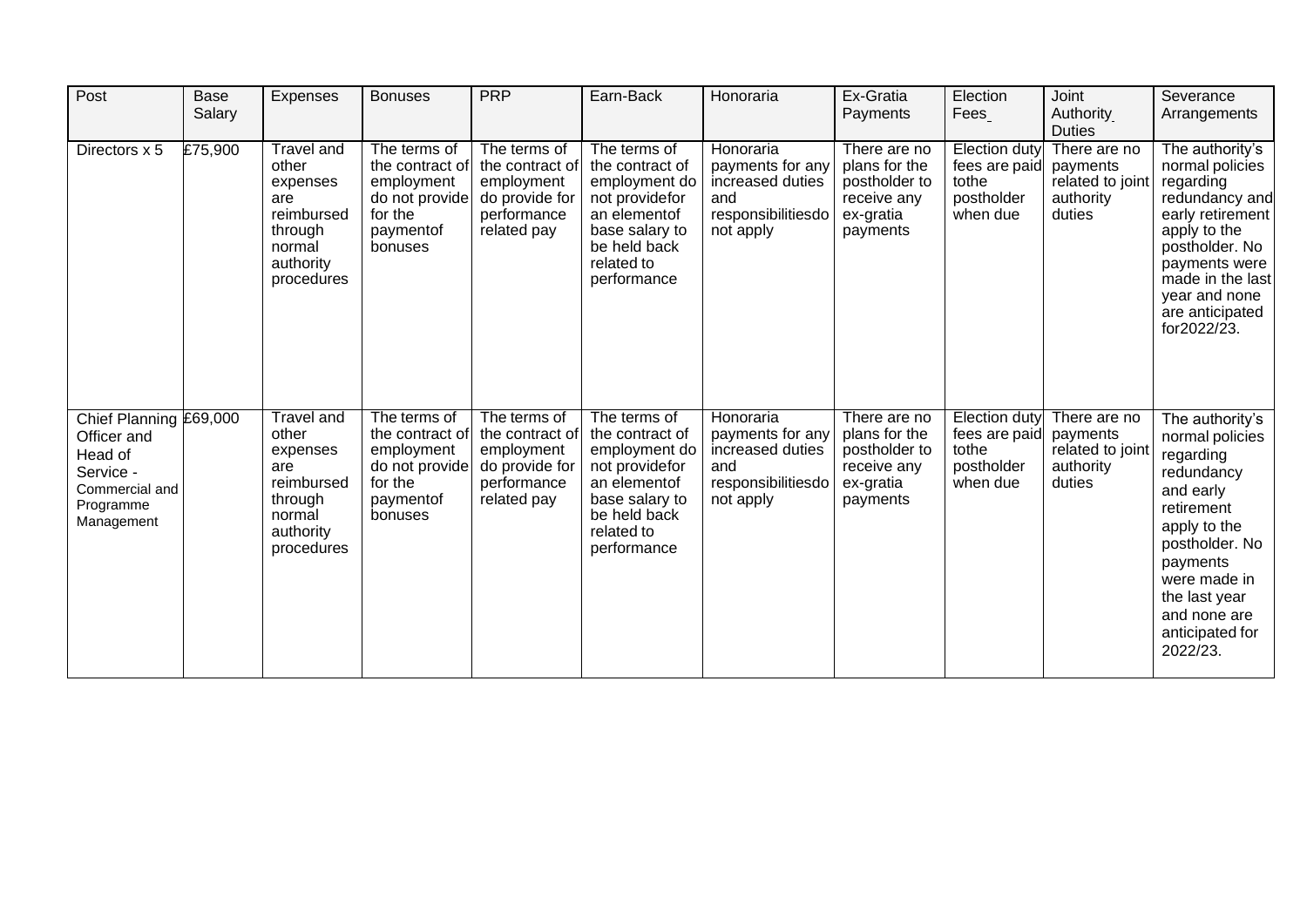| Post                                                                                     | <b>Base</b> | Expenses                                                                                             | <b>Bonuses</b>                                                                                     | <b>PRP</b>                                                                                    | Earn-Back                                                                                                                                         | Honoraria                                                                                   | Ex-Gratia                                                                              | Election                                                                   | Joint                                                   | Severance                                                                                                                                                                                                       |
|------------------------------------------------------------------------------------------|-------------|------------------------------------------------------------------------------------------------------|----------------------------------------------------------------------------------------------------|-----------------------------------------------------------------------------------------------|---------------------------------------------------------------------------------------------------------------------------------------------------|---------------------------------------------------------------------------------------------|----------------------------------------------------------------------------------------|----------------------------------------------------------------------------|---------------------------------------------------------|-----------------------------------------------------------------------------------------------------------------------------------------------------------------------------------------------------------------|
|                                                                                          | Salary      |                                                                                                      |                                                                                                    |                                                                                               |                                                                                                                                                   |                                                                                             | Payments                                                                               | Fees                                                                       | Authority<br><b>Duties</b>                              | Arrangements                                                                                                                                                                                                    |
| <b>Interim Head</b><br>of Service -<br>Business and<br>Economy (2<br>part time<br>posts) | £69,000     | Travel and<br>other<br>expenses<br>are<br>reimbursed<br>through<br>normal<br>authority<br>procedures | The terms of<br>the contract of<br>employment<br>do not provide<br>for the<br>paymentof<br>bonuses | The terms of<br>the contract of<br>employment<br>do provide for<br>performance<br>related pay | The terms of<br>the contract of<br>employment do<br>not providefor<br>an elementof<br>base salary to<br>be held back<br>related to<br>performance | Honoraria<br>payments for any<br>increased duties<br>and<br>responsibilitiesdo<br>not apply | There are no<br>plans for the<br>postholder to<br>receive any<br>ex-gratia<br>payments | Election duty<br>fees are paid payments<br>tothe<br>postholder<br>when due | There are no<br>related to joint<br>authority<br>duties | The authority's<br>normal policies<br>regarding<br>redundancy and<br>early retirement<br>apply to the<br>postholder. No<br>payments were<br>made in the last<br>year and none<br>are anticipated<br>for2022/23. |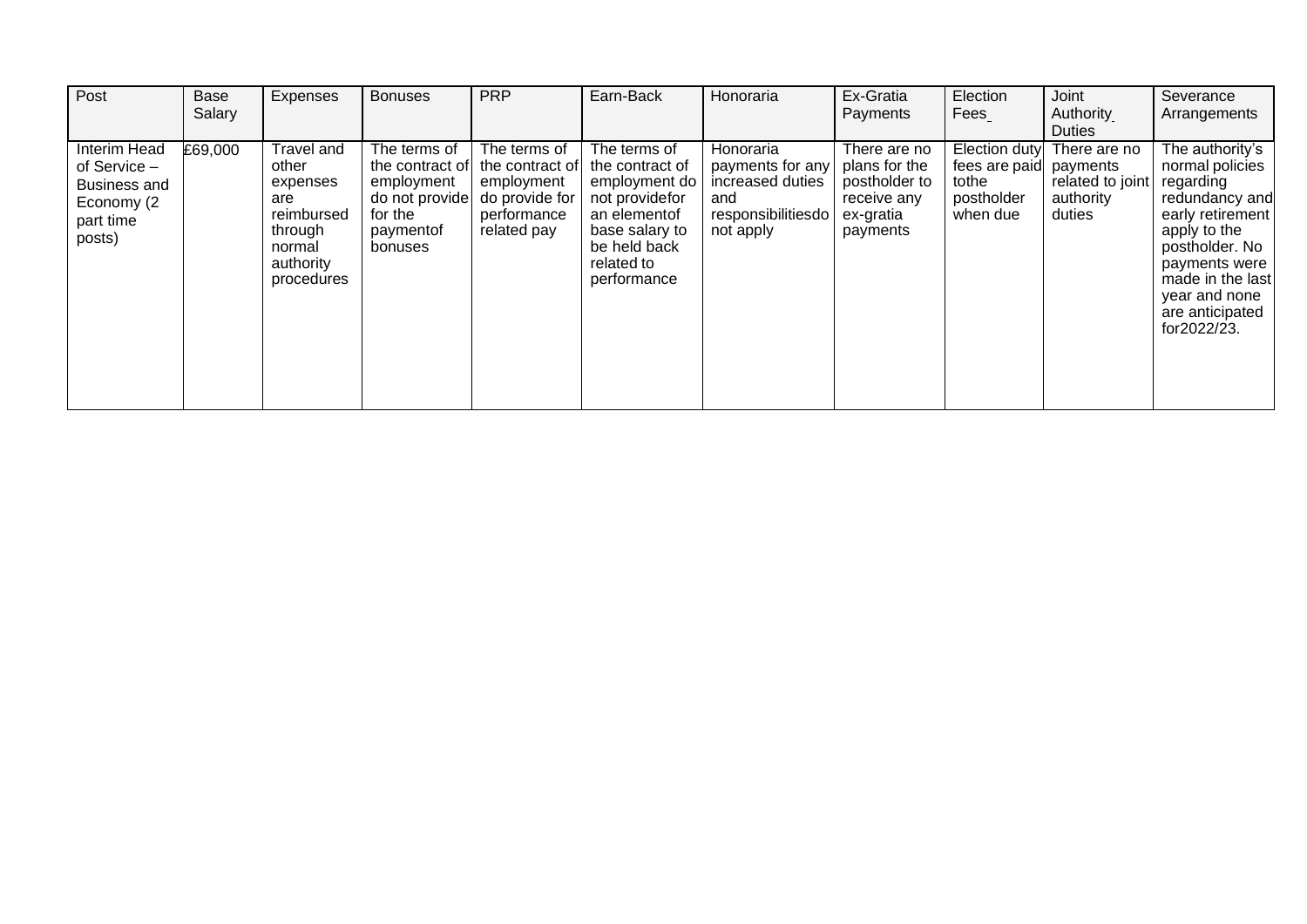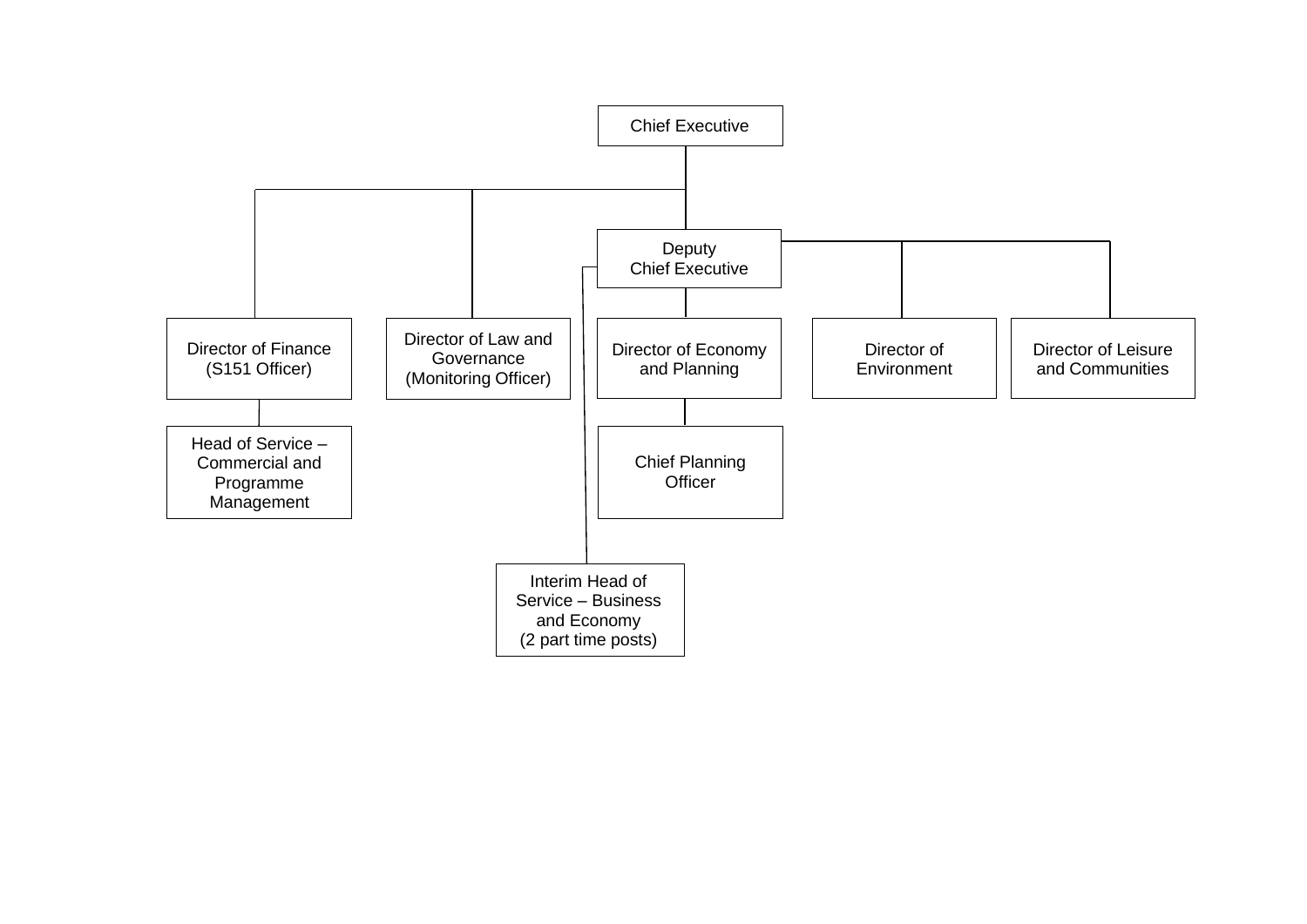| Aspect of Senior Officer Remuneration                                 | <b>Authority Policy</b>                                                                                                                                                                                                                                                                                                                                                                                                                                                                                                                                            |
|-----------------------------------------------------------------------|--------------------------------------------------------------------------------------------------------------------------------------------------------------------------------------------------------------------------------------------------------------------------------------------------------------------------------------------------------------------------------------------------------------------------------------------------------------------------------------------------------------------------------------------------------------------|
| Recruitment                                                           | The post will be advertised and appointed to at the appropriate salary level up to the<br>approved level for the post in question based on skills, knowledge, experience,<br>abilities and qualities.                                                                                                                                                                                                                                                                                                                                                              |
| Pay Increases                                                         | The authority will apply any pay increases that are agreed through local negotiations.<br>The authority will also apply any pay increases that are as a result of authority<br>decisions to significantly increase the duties and responsibilities of the post in<br>question beyond the normal duties and responsibilities that are expected in senior<br>posts.                                                                                                                                                                                                  |
| <b>Additions To Pay</b>                                               | The authority would not make additional payments beyond those specified in the<br>contract of employment.                                                                                                                                                                                                                                                                                                                                                                                                                                                          |
| Performance Related Pay                                               | The authority does operate a performance related pay scheme, the terms of which<br>are set out in the schedule that is attached to this Policy Statement at Annex 4.                                                                                                                                                                                                                                                                                                                                                                                               |
| Earn-Back (Withholding an element of base pay related to performance) | The authority does not operate an earn-back pay system as it believes that it has<br>sufficiently strong performance management arrangements in place together with a<br>performance related pay scheme which ensures high performance from its senior<br>officers. Any areas of under-performance are addressed rigorously.                                                                                                                                                                                                                                       |
| <b>Bonuses</b>                                                        | The authority does not pay bonus payments to senior officers.                                                                                                                                                                                                                                                                                                                                                                                                                                                                                                      |
| <b>Termination Payments</b>                                           | The authority applies its normal redundancy payments arrangements to senior<br>officers and does not have separate provisions for senior officers. The authority also<br>applies the appropriate Pensions regulations when they apply. The authority has<br>agreed policies in place on how it will apply any discretionary powers it has under<br>Pensions regulations. Any costs that are incurred by the authority regarding senior<br>officers are published in the authority accounts as required under the Accounts and<br>Audit (England) Regulations 2011. |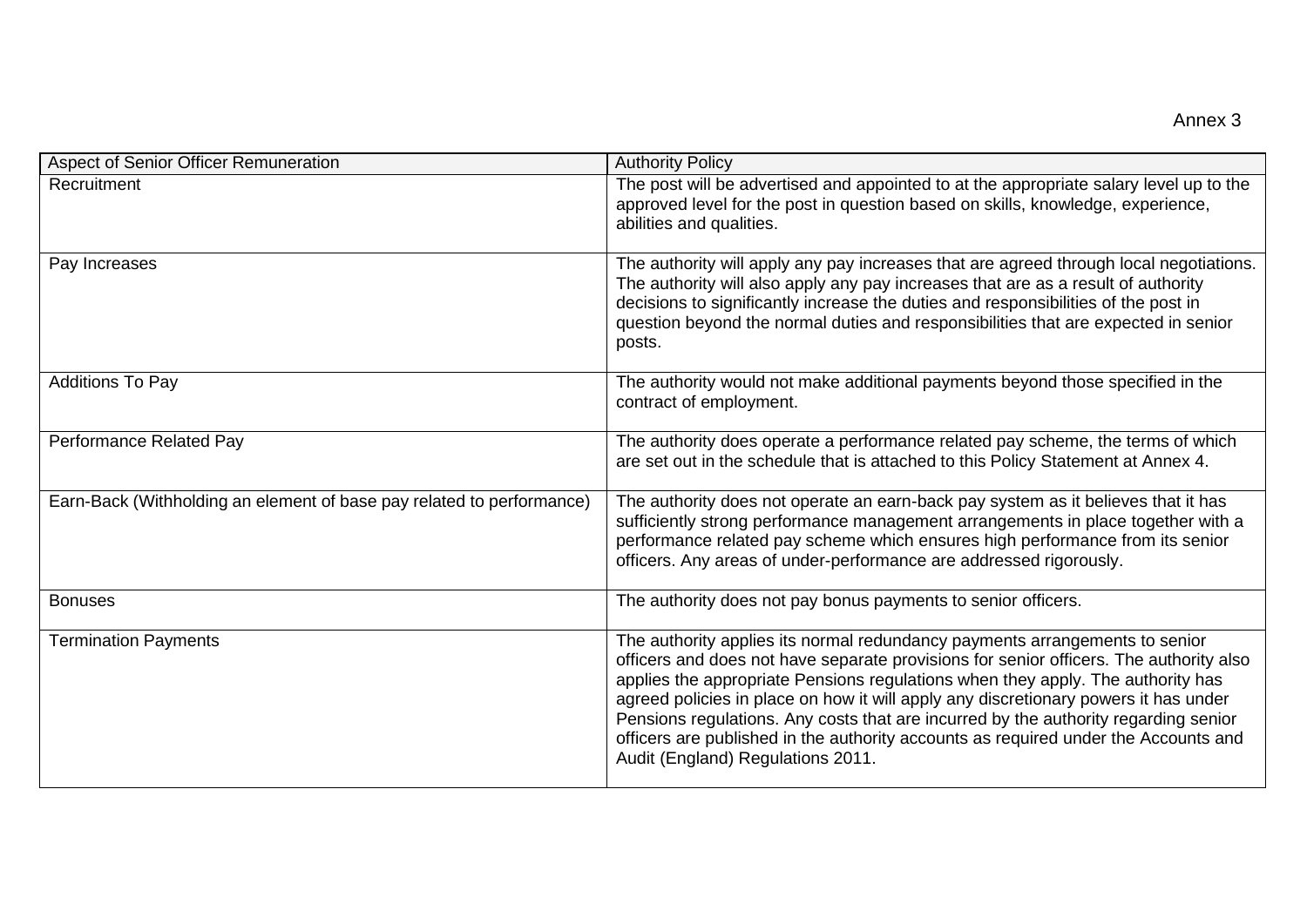| Aspect of Senior Officer Remuneration                                                                               | <b>Authority Policy</b>                                                                                                                                                                                                                                                                                                                                                                                                                                                                                                                                                                                                                                                                                                                                                                                                                                                                                                                                                                                                                                                                                                                                                                                    |
|---------------------------------------------------------------------------------------------------------------------|------------------------------------------------------------------------------------------------------------------------------------------------------------------------------------------------------------------------------------------------------------------------------------------------------------------------------------------------------------------------------------------------------------------------------------------------------------------------------------------------------------------------------------------------------------------------------------------------------------------------------------------------------------------------------------------------------------------------------------------------------------------------------------------------------------------------------------------------------------------------------------------------------------------------------------------------------------------------------------------------------------------------------------------------------------------------------------------------------------------------------------------------------------------------------------------------------------|
| Transparency                                                                                                        | The authority meets its requirements under the Localism Act, the Code of Practice<br>on Data Transparency and the Accounts and Audit Regulations in order to ensure<br>that it is open and transparent regarding senior officer remuneration.                                                                                                                                                                                                                                                                                                                                                                                                                                                                                                                                                                                                                                                                                                                                                                                                                                                                                                                                                              |
| Re-employment of staff in receipt of a Local Government Pension<br>Scheme Pension or a redundancy/severance payment | The authority is under a statutory duty to appoint on merit and has to ensure that it<br>complies with all appropriate employment and equalities legislation. The authority will<br>always seek to appoint the best available candidate to a post who has the skills,<br>knowledge, experience, abilities and qualities needed for the post. The authority will<br>therefore consider all applications for candidates to try to ensure the best available<br>candidate is appointed. If a candidate is a former employee in receipt of a Local<br>Government Pension Scheme pension or a redundancy payment this will not rule<br>them out from being re-employed by the authority. Clearly where a former employee<br>left the authority on redundancy terms then the old post has been deleted and the<br>individual cannot return to the post as it will not exist. The authority will apply the<br>provisions of the Redundancy Payments Modification Order regarding the recovery<br>of redundancy payments if this is relevant. Pensions Regulations also have<br>provisions to reduce pension payments in certain circumstances to those who return<br>to work within the local government service. |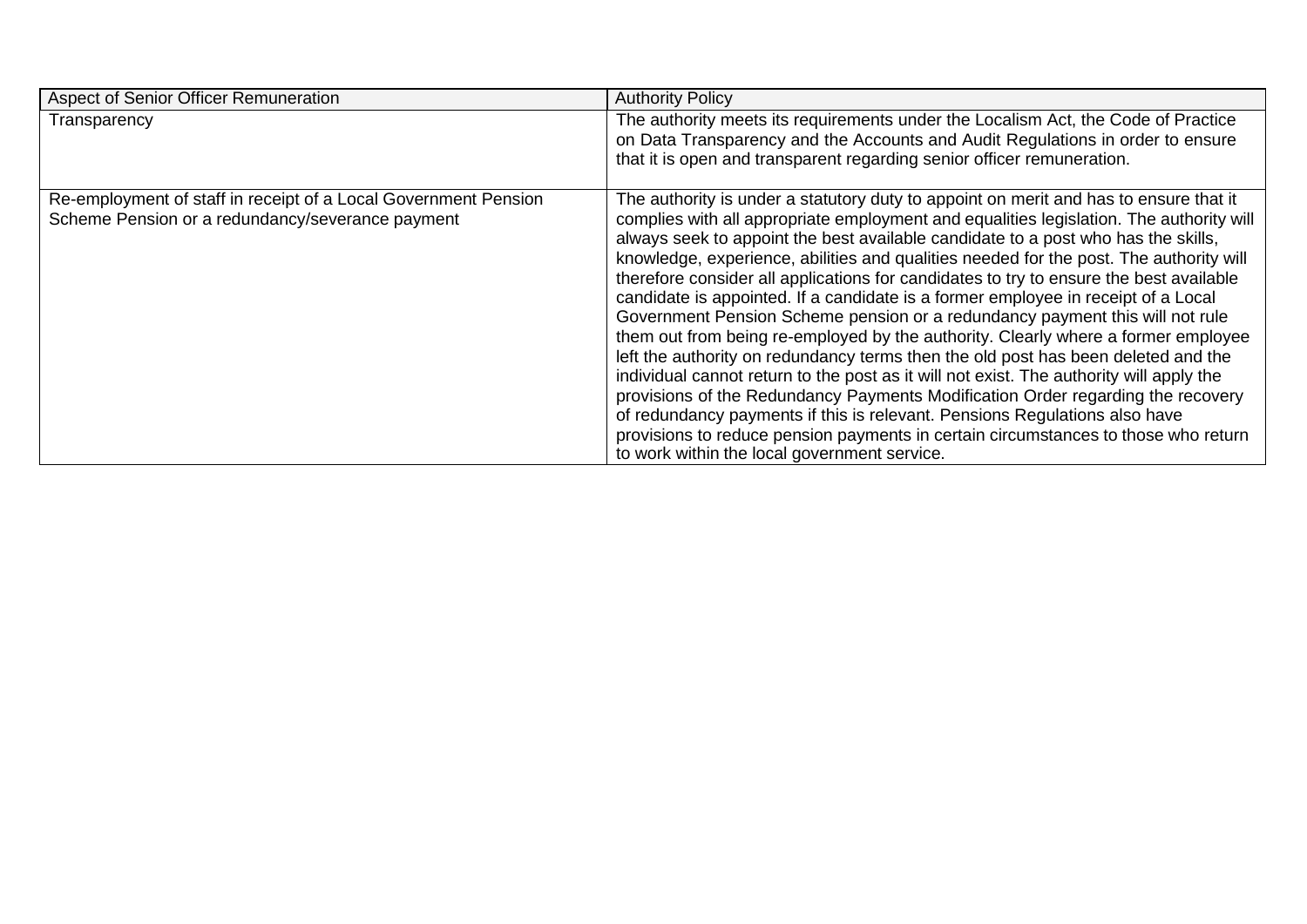### **Performance Related Pay Scheme**

- 1. The scheme is set in the context of the Council's approach to performance management. The co-ordination and control of the scheme will be the responsibility of the Chief Executive in consultation with the Leader of the Council.
- 2. The aims of the scheme are:
	- a) to incentivise and reward the delivery of the Council Plan, key projects and Commercialisation Strategy;
	- b) to assist in the recruitment, retention and development of high calibre senior officers;
	- c) to create a more commercially minded organisation;
	- d) to critically assess individual and team performance against agreed performance criteria; and
	- e) to drive continued performance improvement.
- 3. The scheme comprises two parts. The first element compromises an annual assessment of an individual's performance. The second element comprises an annual assessment as a whole of the performance of senior managers covered by this Policy. Assessments will be undertaken in the final quarter of the year and shall assess performance for that year.
- 4. The Leader of the Council shall assess the individual performance of the Chief Executive.
- 5. The Chief Executive shall assess the individual performance of all other senior officerscovered by this Policy.
- 6. The Leader (in consultation with the Cabinet) shall assess the performance as a wholeof the senior managers covered by this Policy.
- 7. Individual and team performance shall be assessed against agreed performance criteria in accordance with the following matrix which is expressed as a percentage of gross salary. Each assessment may award up to a maximum of 10 percent (twenty percent in total).

Individual Performance

- 0% Limited effectiveness<br>2.5% Generally effective
- Generally effective
- 5% Consistently effective
- 7.5% Highly effective
- 10% Exceptional